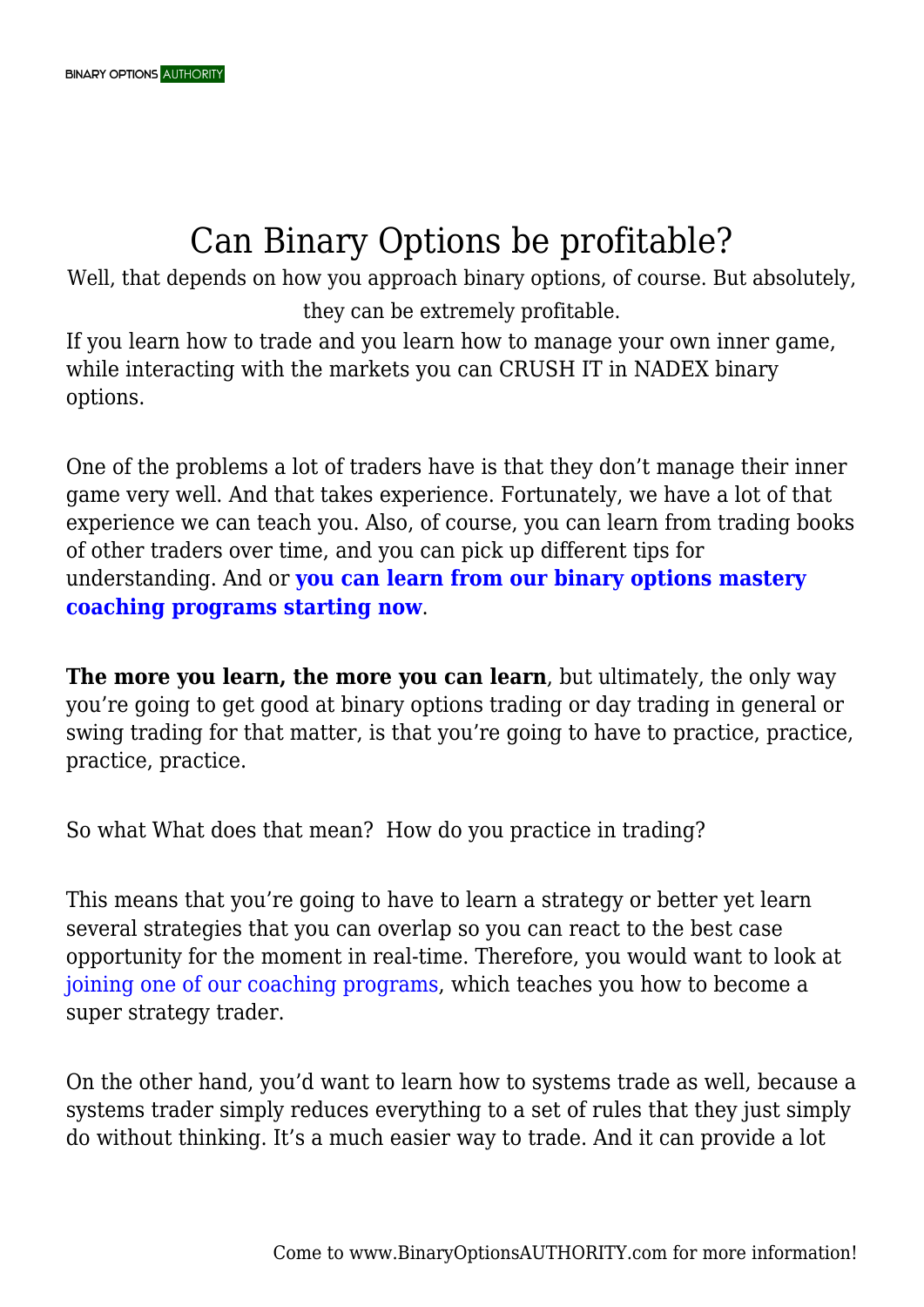more consistent results. We have a lot of binary options systems that we've developed over the years and we've been doing this since 2009. So you'll certainly want to learn our binary options system since any one of those systems has a potential to set you financially free.

Now with NADEX binary options, you have a whole massive world of profit opportunity. NADEX is absolutely fantastic. You can trade for the sake of selling premium, you can trade for the sake of old school binary approach, you can trade for the sake of swing trading or micro swing trading or intraday day trading, swing trading, you can trade for the sake of riding these homerun moves and do so multiple times a day. And we're talking about turning 10 into 100, or turning 20 into 100 or 15 and 100 into 100 several times a day.

It's absolutely ridiculous the potential that there is with NADEX , but you're going to be have to become highly organized in your approach in order to make this money at an NADEX And so therefore, you're going to need to learn the trading systems and you're going to need to practice them and study them historically to get them down pat so then you can smartly put yourself in a position to have high probability trades done over and over. So then you can net out a profit, subtracting out your costs from your revenues, whereas of course, we want our revenues to be higher and much higher than our costs.

So therefore, what you want to do is get started, [join our newsletter.](https://binaryoptionsauthority.com/newsletter/) Go **[buy a](https://binaryoptionsauthority.com/nadex-binary-options-systems/) [system](https://binaryoptionsauthority.com/nadex-binary-options-systems/)** and start learning it and practicing it and start trading with one contract. also join our coaching programs, you'll save a lot on strategies and you'll learn a lot from our coaching plus, you'll have access to new strategies that we discover as we progress in our systems development evolution here. So take some action, and get started learning and practice.

And before you know it, you may be making a lot of money in NADEX binary options trading. And you may be learning tremendous skills that you can use and other forms of day trading and swing trading with stocks, forex futures,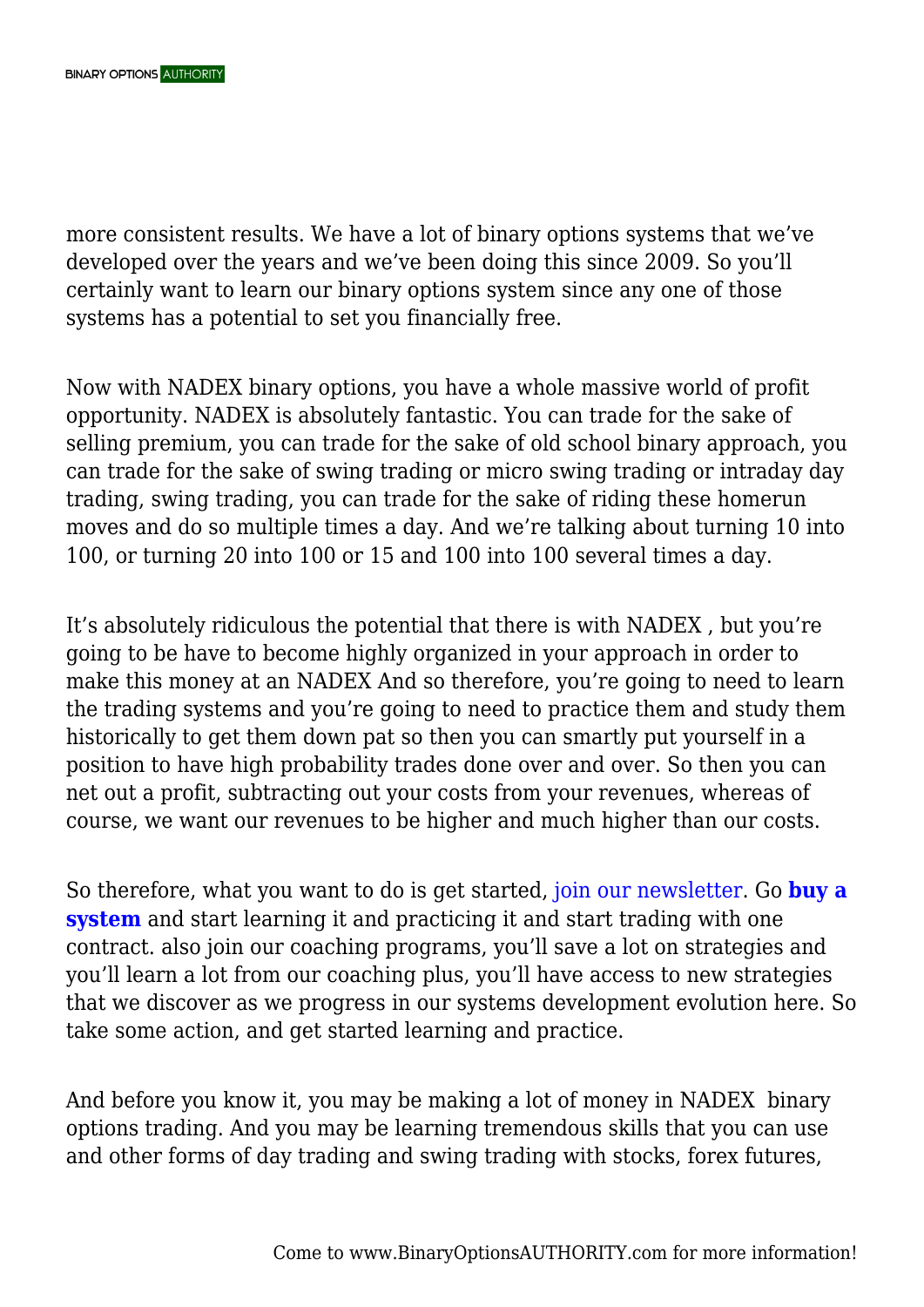vanilla options, and so on. Plus, you can diversify to those other instruments and then start growing large scale cash flow and net worth, but you have to learn, you have to become highly organized, and you have to practice and work out all the kinks so you can actually react correctly in real time.

So to answer your question, can Binary Options be profitable? Absolutely, and not only can they be profitable right now, but you can also learn how to make fortunes in other realms of trading by gaining skills by learning how to trade Binary Options well.

## **Binary Options Success ACTION Plan:**

- 1. JOIN: **[Our Binary Options AUTHORITY MASTERY Trading Coaching](https://binaryoptionsauthority.com/binary-options-authority-mastery-trading-coaching-programs/) [Programs](https://binaryoptionsauthority.com/binary-options-authority-mastery-trading-coaching-programs/)**
- 2. GET A SYSTEM: **[NADEX Binary Options Systems](https://binaryoptionsauthority.com/nadex-binary-options-systems/)**
- 3. Learn. Study Historically. Practice Historically. Demo Practice. Start with 1 Contract. Prove Yourself. Then move up to normal position sizes relative to your account size. Work it out. You can make it happen!
- 4. Don't procrastinate. Get Movin' !
- 5. Contact Us and Tell Us How You Are CRUSHING IT in Binary Options.

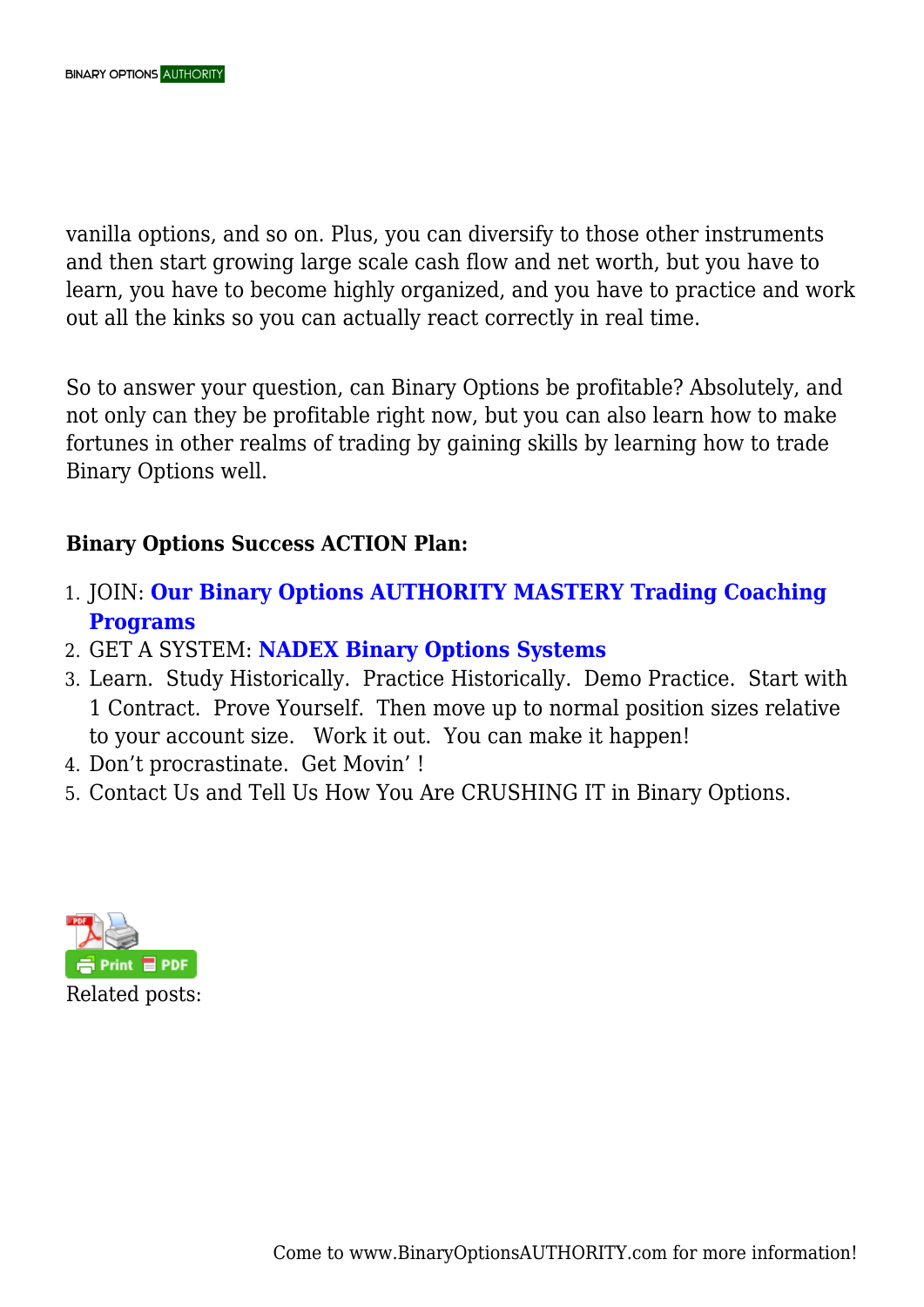

Interested in NADEX Weekly Binaries? \$97 Special on 2 **Strategies** 



Binary Options Trading Platform Which One To Choose?





ite Binary Option Sc How to Have Breakthrough Success in Trading and PUNNKD NADEX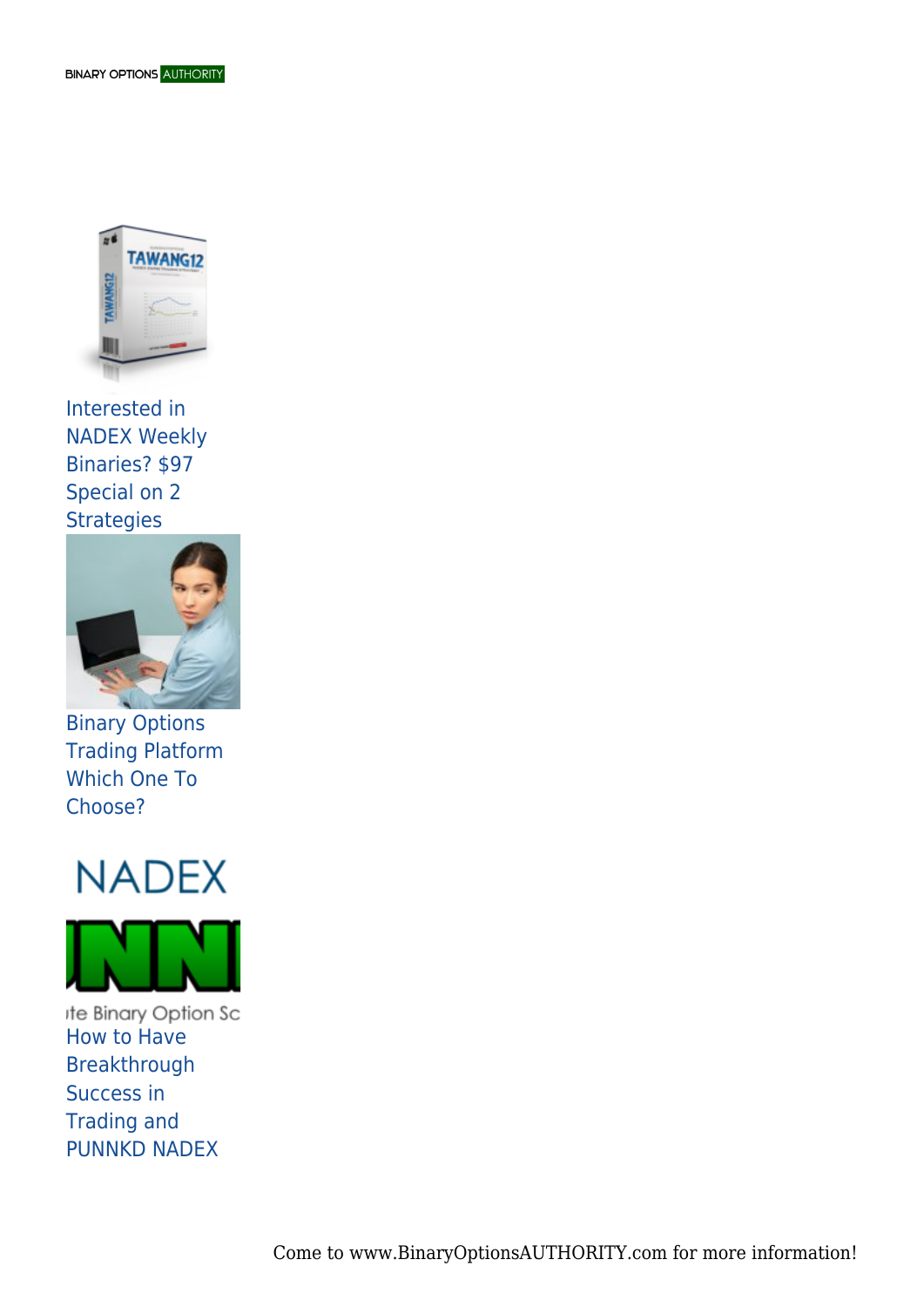## Scalping System





NADEX 101 Launches